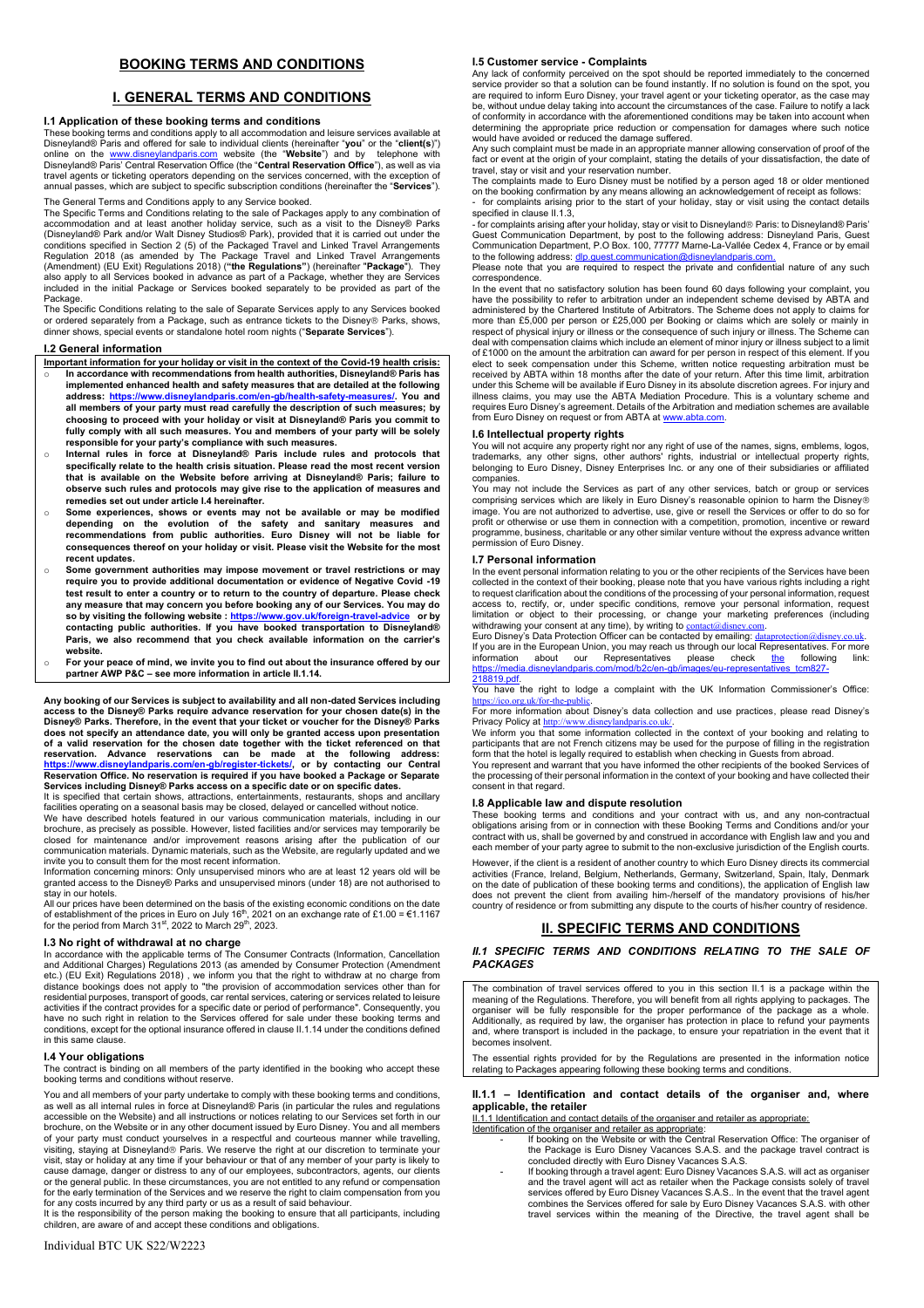considered to be the organiser of the Package and shall be solely responsible for the consequences thereof towards clients.

- Contact details of the organiser and retailer as the case may be:<br>- When the organiser is Euro Disney: Euro Disney Vacances SAS ("Euro Disney") has its registered office at 1 rue de la Galmy, 77700 Chessy, France. It is registered<br>with the French Travel and Holiday Companies' Registry under number IM077100030.
	- When the booking is made through a travel agent: Your travel agent will let you know whether it acts as an organiser or a retailer and will provide you with its contact details.

#### **II.1.2 Guarantees**

In order to protect you against the risk of insolvency when acting as organiser of the Package, Euro Disney has taken out insolvency protection in accordance with applicable regulations with ABTA and for this purpose it holds a bond under ABTA number P6754. Please go to https://abta.com/ Inchessed.com/ Inchessed.com/ Inchessed.com/ Inchessed.com/ Inchessed.com/ Inchessed.com/ Inchessed.com/

When your travel agent acts as an organiser, it will communicate directly to you the name and contact details of its guarantor.

## **II.1.3 Contacts**

To contact Euro Disney

#### By telephone:

o Before booking: 08448 008 111 (calls cost 7p per minute plus your phone<br>
company's access charge)<br>
∧ After booking: See phone number indicated on the confirmation letter

By post: Disneyland® Paris, B.P 105, Guest Care Department, 77777 Marne-La-Vallée Cedex 4, France

Electronically: by completing the contact form available on the Website These details may be used when Euro Disney acts as the organiser of the Package. When the organiser is your travel agent, we invite you to contact your travel agent directly using the contact details provided to you.

Contacts on site

In all cases where you need assistance or an on-site contact point, you can contact the Reception Desk of your hotel or visit City Hall in the Disneyland® Park.

## **II.1.4 Booking conditions**

II.1.4.1 Packages can be booked either directly with Euro Disney by telephone with its Central Reservation Office or, for most of the Services, online on the Website, or through a travel agent distributing Disneyland® Paris Services.

The contract is formed after completion of the booking process as soon as a reservation number has been assigned to you.

II.1.4.2 All Package bookings are subject to availability and, unless otherwise specified, may be made until 12pm (noon) Paris time the day before the start of the Package (12pm Paris time on

Friday for Packages starting on Sundays and Mondays).<br>II.1.4.3 All bookings shall give rise to a confirmation letter showing the main characteristics of the<br>package booked. It is your responsibility to verify upon receipt confirmation letter conform with your request and to immediately report any irregularity, either to Euro Disney using the contact details indicated in clause II.1.3 for bookings made directly with Euro Disney, or to your travel agent for bookings made through a travel agent. You are also invited to notify any failure to receive a confirmation letter within 5 days of booking.

#### **II.1.5 Prices**

II.1.5.1 Prices - Alteration of Prices

We reserve the right to amend our prices at any time before booking, subject to your being advised of the total cost prior to booking.

It is expressly stipulated that we will not make any price alteration after you have booked.

II.1.5.2 Prices for children: Prices for children (from 3 to 11 inclusive on the start date of the Package) exclusively apply where children share a room with one or several adults. Children under 3 may come without charge unless otherwise specified at the time of booking but their participation in the holiday must be indicated at the time of booking.

Please note that you will be asked to provide the date of birth of any children in your party at the time of booking and that you may be asked for proof of such at the time of booking or on your arrival at Disneyland® Paris.

II.1.5.3 ∙ Handling fee on your holiday:<br>Bookings made with Euro Disney give rise to a handling fee per booking of £25.97.

Online bookings via the Website are limited to two rooms per booking. .<br>Booking made by telephone with our Central Reservation Office, can include a maximum of three<br>rooms and 12 persons (including children 0-11) per booki We reserve the right to revise the handling fee at any time prior to booking subject to informing

you of the applicable amount. The handling fee is non-refundable in the event of cancellation by you in compliance with clause II.1.9.

## **II.1.6 Payment Terms**

#### II.1.6.1 Bookings made directly with Euro Disney:

II.1.6.1.1 Bookings made more than sixty (60) days before the start of the Package: Unless you choose to pay the full amount of your booking at the time of booking or different terms are communicated to you at time of booking, the following conditions apply: - Deposit:

A deposit of fifteen per cent (15%) of the total cost of your booking (excluding optional insurance and handling fee, which are payable in full immediately) will be required upon booking. This deposit is payable at the time of booking but will only be debited after your booking is confirmed. - Balance:

The remaining balance of the total cost of your booking must be paid in full no later than sixty (60) days before the start of the Package. For bookings with payment of the deposit by credit card with the Central Reservation Office, we will debit the outstanding balance from the same card on such date unless you advise us otherwise at least 5 days before such date and provided that such card is still valid on the due date of the balance payment. If payment of the balance must be made via other means, you must contact us to do so at the latest on the due date of the balance payment. If you book on the Website,

you can pay the outstanding balance before or on the due date by logging onto the Website. Please be advised that you have the option, once the deposit is paid, of paying the balance in up to 5 instalments, provided payment of the deposit and instalments are made using the same credit/debit card (see accepted cards under clause II.1.6.1.3). When choosing this option, you may decide when to make each payment and what amount to pay per instalment, provided the balance is paid in full no later than sixty (60) days before the start of the Package (unless expressly provided otherwise). You shall contact our Central Reservation Office or check the procedure for Website bookings to make each

payment. II.1.6.1.2. Unless provided otherwise at time of booking, bookings made within sixty (60) days before the start of the Package must be paid in full immediately at the time of booking, **except for bookings made by telephone with our Central Reservation Office within ten (10) days**  before the start of the Package. In that case 15% of the price of the booking will be payable<br>with our Central Reservation Office at the time of booking by credit/debit card (see<br>accepted cards under clause II.1.6.1.3) and **prior to the start of the Package (4pm Paris time on Friday for Packages starting on Sundays and Mondays).** II.1.6.1.3 Currency and payment means:

#### All amounts are payable in Pounds Sterling.

Bookings made by telephone with our Central Reservation Office are required to be paid by Visa, Eurocard/Mastercard, American Express credit/debit card unless otherwise stated at the time of booking. Please note that Euro Disney cannot accept cash. Money orders, payment by bank transfer and cheques are not accepted. Bookings made on the Website may be paid by any of the means of payment indicated in the

booking process.

#### II.1.6.2 Bookings made with your travel agent:

Payment terms defined by your travel agent apply. Please contact your travel agent. II.1.6.3 In case of payment by credit card, Euro Disney and your travel agent are not responsible for any costs you may incur on credit card transactions due to currency exchange rate fluctuations or otherwise. Except where provided otherwise, in particular in clause II.1.6.1.1, credit and debit cards will be authorised and charged to your account the same day or next working day. It is your responsibility to make sure that the payment has gone through. No receipt will be sent.

II.1.6.4 Any person making a booking on behalf of a third party will be held jointly and severally responsible to us for the total cost of the booking.

#### II.1.6.5 Consequences of a payment default:

In case of failure to pay on time, we reserve the right to cancel your booking and, as the case may be, tickets already issued. In such case, charges calculated on the basis of the relevant cancellation fees as provided for in clause II.1.9.may be applied.

II.1.6.6 Please note that purchases made whilst at Disneyland® Paris shall be in Euro.

### **II.1.7 Alterations by you**

II.1.7.1 Bookings made directly with Euro Disney may be altered through our Central Reservation<br>Office using the contact details provided in clause II.1.3. In some cases, you may be required to confirm your request for alteration in writing to allow for it to be processed. Only limited alterations are available online on the Website; please check the Website using your booking number.

Bookings made through a travel agent may only be altered by contacting that travel agent. Only the person who made the booking, or the person to whom a booking has been transferred in compliance with clause II.1.13, is authorised to request an alteration of the booking.

In all cases, a new confirmation letter will be issued showing all alterations performed. It is your responsibility to check upon receipt that all information contained in the confirmation letter is correct and to report any error immediately either to Euro Disney by means of the contact details indicated in clause II.1.3 for bookings made directly with Euro Disney, or to your travel agent for bookings made through a travel agent. You are also invited to notify any failure to receive an amendment to the confirmation letter within 5 days of the amendment request.

II.1.7.2 Subject to availability, you may change your booking at any time until the start of the Package.

No alteration fee applies to the addition of services irrespective of the date the request is made. In other cases, except where different terms are expressly specified by Euro Disney or your travel agent in writing, the applicable fees are indicated in the table below:

#### **Type of alteration Alteration fee depending on time of alteration request** From date of booking to 61 days prior to the start of the Package From 60 days to 8 days prior to the start of the Package1 From 7 days to 3 days prior to the start of the Package<sup>1</sup> From 2 days prior to the start of the Package<sup>1</sup> ange the Package booked for an equal or higher value Package No alteration fee Exchange2 of the Package booked for a lower value No alteration fee **E89.55** per booking 100% of total price of booking

Package<br>
Start date of the Package not included<br>
<sup>2</sup>An exchange of Package is deemed to occur in the event of:<br>
- a modification of the number of persons sharing the same hotel room;<br>
- an extension or reduction of the dur

- a change of age category; - a change of Services, to the exclusion of addition of Services.

II.1.7.3 Any alteration other than those stipulated hereinabove will be considered as a cancellation and subject to cancellation charges in accordance with clause II.1.9.

II.1.7.4. The price of your holiday may increase as a result of any alteration you request and which we accepted. In this case, you will be invoiced the appropriate supplementary amount which must be paid immediately, using one of the means of payment available where the alteration is made (see clause II.1.6 for means of payment that are available depending on the channel used for

processing your alteration request). II.1.7.5 Special offers that may be launched from time to time will only be valid for new bookings (depending on the specific terms and conditions of such offers) and cannot be applied to an existing booking.

#### **II.1.8 Alterations at the initiative of the organiser**

In accordance with Article 11 (1) of the Directive, the organiser may make insignificant changes to the elements and conditions of the contract up to the start date of the Package, provided that

you are clearly, comprehensibly and visibly informed on a durable medium. If the organiser is obliged to make significant alterations to one or more of the main features of the Package booked, you can either accept the proposed alteration or cancel the contract without cost. The deadline within which you must communicate your decision will be specified in the notification of the modified elements.

## **II.1.9 ± Cancellation by you**

You may cancel the contract at any time before the start of the Package by paying the cancellation fee depending on the cancellation date stipulated herein below.

Any cancellation of a booking made directly with Euro Disney must be made with the Central Reservation Office using the contact details indicated in clause II.1.3. No cancellation can be made online on the Website. In some cases, you may be required to confirm your cancellation in writing to allow for it to be processed.

Bookings made through a travel agent may only be cancelled by contacting that travel agent. Only the person who made the booking, or the person to whom the booking has been transferred in accordance with clause II.1.13, is entitled to request a cancellation of the booking.

In all cases, a written confirmation of your cancellation will be sent to you. It is your responsibility to check upon receipt that all information contained in the cancellation confirmation is correct and to report any error to Euro Disney using the contact details provided in clause II.1.1.3, or to your travel agent as the case may be. You are also invited to notify any failure to receive a cancellation confirmation within 5 days of the cancellation.

II.1.9.1 Except where different terms are expressly specified by Euro Disney or your travel agent in writing, the cancellation charges detailed below will apply to any cancellation of a booking:

| Cancellation charges depending on time of cancellation |                           |                           |                                        |
|--------------------------------------------------------|---------------------------|---------------------------|----------------------------------------|
| From date of booking to 61                             | From 60 days to 8 days    | From 7 days to 3 days     | From 2 days prior to the               |
| days prior to the start of                             | prior to the start of the | prior to the start of the | start of the package <sup>1</sup> & no |
| the package <sup>1</sup>                               | package <sup>1</sup>      | package <sup>1</sup>      | show                                   |
| 15% of total price of                                  | 25% of total price of     | 75% of total price of     | 100% of total price of                 |
| hooking?                                               | hooking?                  | hooking?                  | hooking?                               |

booking2<br>
<sup>1</sup> Start date of the Package not included<br>
<sup>2</sup> Without prejudice to your right to request a refund of taxes based on actual use of the services (e.g. local taxes) in<br>
the event of cancellation

II.1.9.2 In the event of a cancellation by you, you remain liable to pay the insurance premium,<br>where applicable, as well as the handling fees provided for in clause II.1.5.3.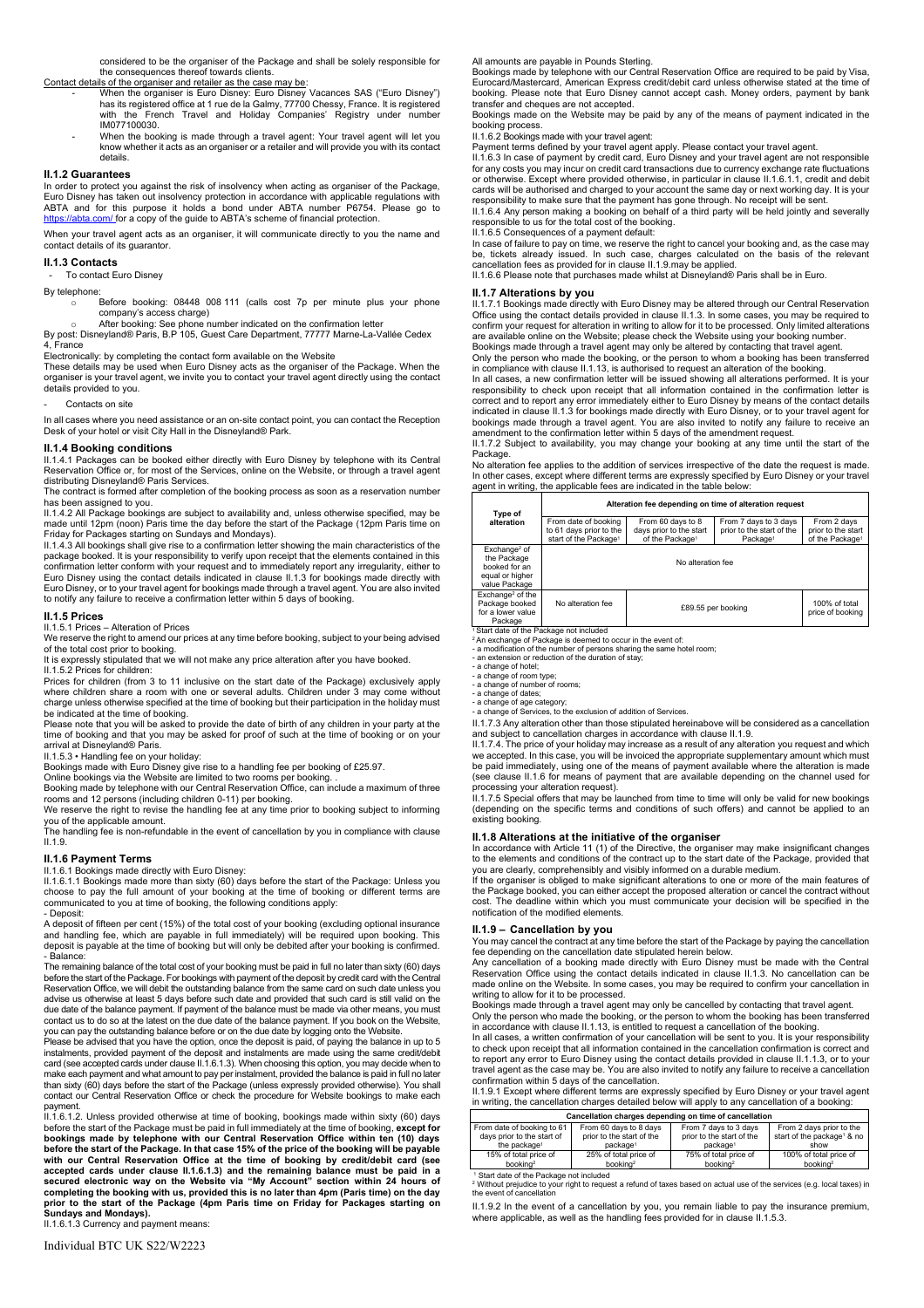II.1.9.3 We will deduct cancellation charges from any deposit and/or any other payments you have made to us. Where applicable, reimbursements shall be made. Any further amounts due, if any, will be invoiced and must be paid by you immediately, using one of the means of payment available where the cancellation is made (see clause II.1.6 for means of payment available depending on the booking channel used).

#### **II.1.10± Cancellation by us**

The organiser (Euro Disney or your travel agent as the case may be - see clause II.1.1) may cancel your booking and in this case will proceed to the full refund of any payment made, as well as to the payment of appropriate additional compensation in consideration of any damage resulting therefrom. However, no compensation will be due in the event that the cancellation results from an impediment caused by exceptional and unavoidable circumstances and that you have been notified thereof as soon as possible before the start of the Package.

#### **II.1.11 Refunds**

With the exception of the refund of insurance premiums following your exercising your right of withdrawal at no cost in accordance with clause II.1.14, any refund following a cancellation will be made within 14 days following the date of cancellation.

Unless otherwise provided by Euro Disney, any refund from Euro Disney will be made through the same means as the first payment for the booking (deposit or full payment as the case may be).

**II.1.12 ± Interruption of holiday and unused Services** No reimbursements will be issued for any part of the holiday or Service that is interrupted or could not be used for reasons attributable to you, without prejudice to your right to request a refund of taxes based on actual use of the Services (e.g. local taxes) where you have not used the corresponding Services.

#### **II.1.13 Transfer of the contract**

Before the start of the Package, you (or a person accompanying you) may transfer your booking to another person who complies with all the conditions applicable to that contract, provided that you notify your decision to Euro Disney or your travel agent, depending on whether you have booked with Euro Disney or a travel agent, on a durable medium no later than 7 days before the start of the Package, indicating the following:

- your last name, first name and address
- the last name, first name and address of the third party replacing you
- the start date of the holiday or stay, as well as the duration of the holiday or stay

- your booking number and copy of your confirmation letter Upon receipt of this notification, a booking confirmation will be sent to the third party replacing

you. You and the third party replacing you will be jointly and severally liable for the payment of the full

price of the booking, as well as for any additional costs, fees or other charges incurred by the transfer (e.g. postage costs, etc.) subject to you being informed of these costs, fees and additional costs and their amount having been justified to you. The insurance contract referred to in clause II.1.14 to which you may have subscribed, is not

transferrable to the third party replacing you and the amount thereof cannot be recovered.

#### **II.1.14 ± Insurance**

Euro Disney offers you the opportunity to take out insurance covering either cancellation costs alone or cancellation costs as well as damage to luggage, repatriation assistance in the event of<br>an accident - illness - death and interruption of the Package. The insurance contract will be<br>entered into with AWP P&C, wi Ouen, France (privately held company governed by the provisions of the French Insurance Code – RCS Bobigny 519 490 080). Assistance services under the contract will be provided by AWP<br>France S.A.S. having a share capital of € 7,584,076.86 and having its registered office at 7 rue<br>Dora Maar 93400 Saint-Ouen, France

Registration ORIAS 07 026 669 – <u>http://www.orias.fr</u>).<br>The information notice and general terms and conditions of insurance are available on the Website. The insurance cover, if required, must be taken out, and the insurance premium paid, immediately at the time of booking.

The insurance premium is neither refundable (except in case of cancellation of your Package by Euro Disney and exercise of the right of withdrawal at no cost as stipulated below) nor transferable. Children under 3 years old are protected under such insurance provided that such<br>insurance cover has been taken out by the adults accompanying such children.<br>However, in the event of a distance booking includ

duration (from the effective date of the insurance cover until the end of your holiday) OR in the event that you justify being already covered for the same risks, you may cancel your insurance<br>contract within a period of 14 days from the time the contract has been concluded, following which<br>we will reimburse your insur

taking out any of our proposed insurance policies.<br>Your right to withdraw at no charge can be exercised through a written request using the contact<br>details provided in clause II.1.3. The insurance premiums will be refunde days following receipt of that request.

#### **II.1.15 ± Passport and visa requirements ± Health formalities**

To travel or visit under one of our Packages, nationals of the UK need to hold a valid passport not<br>older than 10 years and with the minimum of six months' validity period left throughout their holiday for visits under 90 days or meet any other entry requirements imposed by the relevant<br>authorities from time to time. Please visit https://www.gov.uk/visit-europe-brexit (or any other address communicated by the UK Government) for more information about the requirements for your holiday. Also, see https://www.abta.com/tips-and-advice/brexit-advice-for-travellers for your holiday. Also, see <u>https://www.abta.com/tips-and-advice/brexit-advice-for-travellers</u> for<br>ABTA guidance for*travel customers*.

Nationals of a Member state of the European Union, of a state party to the Agreement on the European Economic Area and Swiss nationals need to hold a passport or national identity card

valid throughout their holiday to travel or visit under one of our Packages. Nationals of other countries may be subject to other policy formalities depending on their nationality; they may enquire about the formalities applicable to them by logging onto the France-Visas website, which is accessible in several languages through the following address: https://france-visas.gouv.fr/. It is their responsibility to comply with these formalities, if applicable, and any damage resulting from non-compliance with these requirements will be for their sole account. In particular, should they be unable to use the Services booked because they have failed to comply with the aforementioned requirements, we reserve the right to retain cancellation charges in accordance with clause II.1.9. We advise that they allow at least 6 to 8 weeks prior to the start of the holiday in the event that they need to have such formalities carried out but more specific information depending on their particular situation should be consulted on the website mentioned hereinabove.

The French authorities may impose some health requirements for entry into France. We recommend that you check any update that may be published before the start of your holiday or stay by visiting the website of the French Office of Foreign Affairs (available in several languages):<br>https://www.diplomatie.gouv.fr/en/coming-to-france/ and https://www.gov.uk/foreign-travelww.diplomatie.gouv.fr/en/coming-to-france/ and https://www.diplomatie.gov.uk/foreignadvice/france/entry-requirements.

# **II.1.16 Persons with reduced mobility and special needs**

Holidays or stays at Disneyland® Paris are generally suitable for persons with reduced mobility and various services are made available to meet the special needs of our clients. However, certain activities and attractions at Disneyland® Paris are subject to physical restrictions. For more

information, please consult the "Guests with Disabilities" section of the Website. In any case, if one of the participants to the holiday or stay suffers from mobility problems, from a disability or requires special care or needs, please inform us, or your travel agent, before making your booking so that it can be determined with you to what extent it is possible to address them.

We will do our best to accommodate special requests notified at the time of booking but these cannot be guaranteed unless they are specified in writing on your confirmation letter. In some cases, special requests may result in additional costs that will be communicated to you.

## **II.1.17 Responsibility and obligations of the organiser**

II.1.17.1 Responsibility:

The organiser is responsible for the proper performance of all travel services included in the contract irrespective of whether these services are to be performed by itself or by other travel suppliers.

It is specified that the organiser benefits from the limits of liability laid down by international conventions limiting the conditions under which compensation is due by a service provider providing a package travel service. In other cases where the organiser is required to indemnify you under these booking terms and conditions due to non-compliance, the compensation paid will be limited to three times the Package price, except for personal injury and damage caused intentionally or out of negligence. II.1.17.2 Obligations

The organiser is obliged to provide appropriate assistance to the client in difficulty without undue delay, in particular by:

- providing appropriate information on health services, local authorities and consular assistance (where appropriate), and
- assisting the client to make distance communications and helping client to find alternative travel arrangements.

If the difficulty is caused intentionally by the client or through the client's negligence, the client may be charged for this assistance at a reasonable price that does not exceed the actual costs incurred by the organiser.

### *II.2 SPECIFIC TERMS AND CONDITIONS RELATING TO THE SALE OF SEPARATE SERVICES*

Separate Services booked/ordered on the basis of these booking terms and conditions, which are booked/ordered directly from Euro Disney or through a travel agent or ticketing office, are offered for sale subject to availability by Euro Disney Vacances S.A.S. whose details are given in clause II.1.1.

#### **II.2.1 ± Sale of standalone hotel room nights**

The provisions of section II.1 relating to Packages are also applicable to standalone hotel room nights, excluding the introductory paragraph and clauses II.1.1, II.1.2, II.1.13 and II.1.17

Standalone room nights are not available for sale on the Website at the time of publication of these booking terms and conditions; to find out if this service is available on the date of your booking, please consult the Website. Only some travel agents offer for sale our standalone hotel room nights.

#### **II.2.2 Sale of Separate Services other than Standalone hotel room nights** II.2.2.1 Booking or ordering conditions

Through Euro Disney:

Unless otherwise specified, all our Separate Services may be booked/ordered by telephone through our Central Reservation Office until fourteen (14) days prior to your expected date of visit; most of them (in particular entrance tickets to the Disney£ Parks) may also be booked/ordered on the Website, unless specified otherwise, until 12pm (noon) Paris time on the day before your anticipated date of use. Unless stated otherwise at the time of booking/order, the number of tickets per booking/order is limited to 12 tickets. - Through a travel agent or a ticketing office:

Our Separate Services may be booked/ordered through travel agents or ticketing offices selling Disneyland® Paris (depending on the offer available from them). Unless specified otherwise, the booking/order of Separate Services through a travel agent or a ticketing office may be made until 12pm (noon) Paris time on the day before the date of use.

The contract is formed after completion of the booking process as soon as a reservation number has been assigned to you but the booking becomes final only when the full price has been paid. II.2.2.2 - Payment conditions

With Euro Disney, Separate Services must be paid for in full in Pounds Sterling at the time of booking/order. Payments through the Central Reservation Office may be made by Visa, Eurocard/Mastercard, American Express credit/debit cards (unless otherwise stated at time of booking/order) and payments made on the Website may be made by any of the means of payment indicated on the online booking/ordering process. For bookings/orders made with a travel agent or ticketing office, their payment terms apply. Please

inquire with them.

Any default or incident of payment may give rise to the cancellation of the booking/order, and if<br>Any default or incident of payment may give rise to the cancellation of the booking/order, and if necessary tickets, without compensation.<br>II.2.2.3 – Reimbursement – Exchange - Cancellation<br>Unless otherwise specified, our Separate Services may not be refunded, taken back or

exchanged, in whole or in part, once booked or ordered.

II.2.2.4 - Responsibility

Euro Disney, as well as your travel agent or ticketing operator, if applicable, provide the Separate Services as intermediaries for the service provider that performs such services and are therefore only liable for the proper delivery of the tickets giving access to the Separate Services in accordance with the commitments made herein.

In the event of a problem relating to the performance of the Separate Services by the service provider concerned, you are required to contact the latter directly, in particular Euro Disney Associés S.A.S. for the operation of Disneyland® Paris. II.2.2.5 - Provisions relating to tickets

- II.2.2.5.1 Type of tickets delivered:<br>- When booking/ordering by telephone through our Central Reservation Office, hard tickets are available for sale.
	- When booking/ordering on the Website, you will be delivered either electronic vouchers ("E-Vouchers") which need to be exchanged for a hard ticket upon your arrival at<br>Disneyland® Paris, or electronic tickets ("E-Tickets") providing direct access to the<br>Disney® Parks turnstiles or to the Separate Service tha depending on the nature of the relevant Separate Service. You may also request hard tickets, subject to your booking/order being made at the latest fourteen (14) days prior
	- to your expected date of visit. When booking/ordering with a travel agent or a ticketing office, you will be able to book/order either E-Tickets that provide direct access to the Disney® Park's turnstiles<br>or to the Separate Service that you have booked/ordered depending on the nature of the relevant Separate Service or E-Vouchers that must be exchanged against a hard ticket at Disneyland® Paris.

#### II.2.2.5.2 Charges applicable to delivery of hard tickets:

Hard tickets booked/ordered through Euro Disney will be delivered to the address communicated at the time of booking/order and handling fees will be charged in the amount of £7.24 per booking/order. If your hard tickets cannot be sent to the address communicated to us or if you fail to inform us in due time that your hard tickets have not been received, we reserve the right to charge the above-mentioned fee for issuing and sending duplicate tickets.

#### II.2.2.5.3 Conditions of acceptance of tickets:

Any booking of non-dated tickets including access to the Disney® Parks require advance<br>reservation for your chosen date(s) in the Disney® Parks (subject to availability) and you<br>will only be granted access upon presentat **together with the ticket referenced on that reservation. Please refer to clause I.2 to know how to make an advanced reservation.**

It is your responsibility to ensure that your tickets are free from any deterioration upon presentation on your arrival at Disneyland® Paris. E-tickets and E-Vouchers giving access to the Disney® Parks and to some other Separate Services that you have booked/ordered with Euro Disney